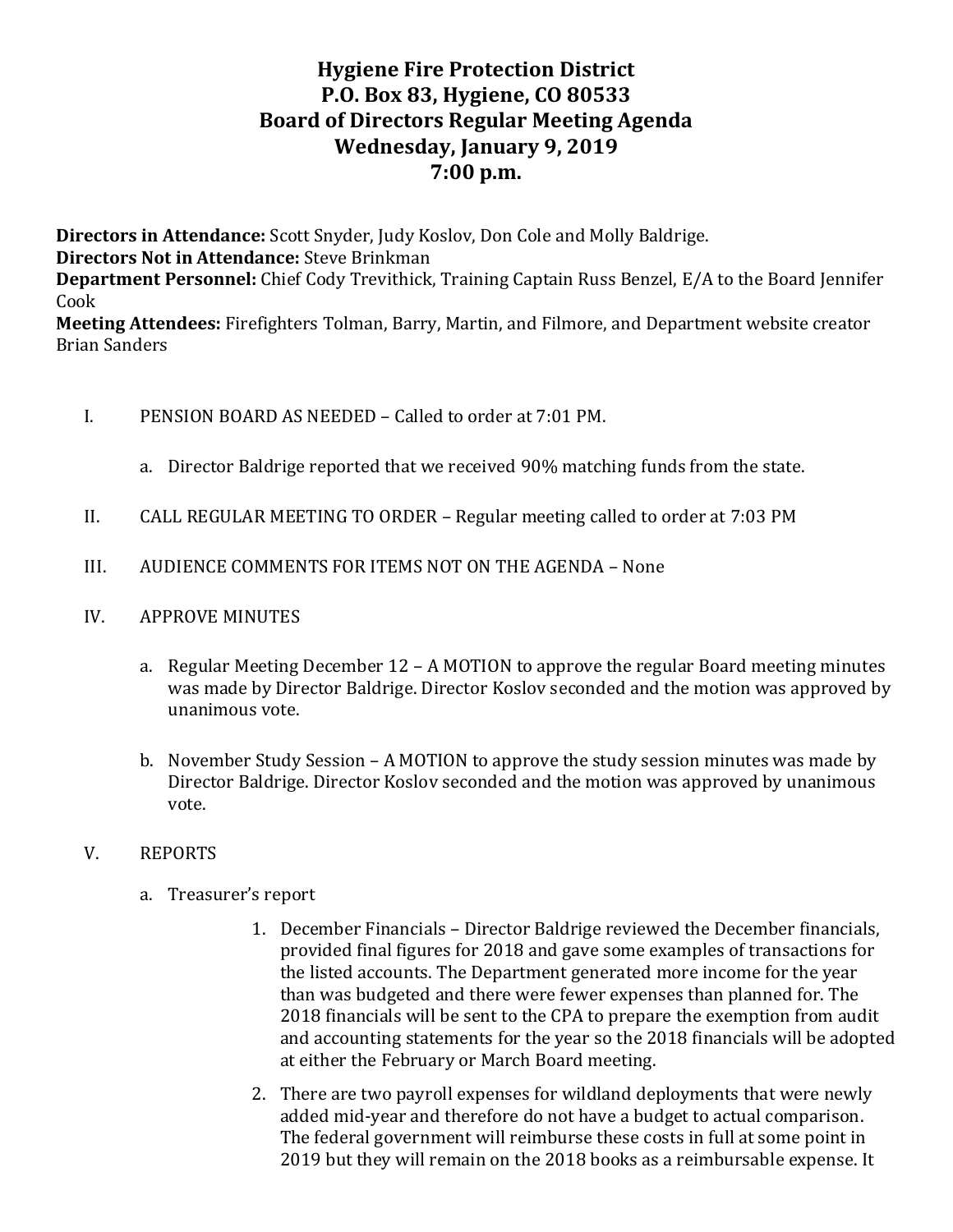was reported that the government is currently running  $\sim$ 3 months behind on these types of reimbursements.

- 3. There was a slight change made to some of the wording in the 2019 budget in regards to the shift staffing program. Rather than listing a specific number, the rate of compensation for the lowest pay grade was changed to "minimum wage," in order for the rate to continuously reflect the legally required minimums.
- 4. Since the last meeting, Director Baldrige made some immaterial changes to the 2019 budget, which she pointed out to the Board.
- b. Secretary's report
	- i. Upcoming deadlines
		- 1. An updated transparency notice must be filed with the state and various divisions of the county, which Director Koslov has done.
		- 2. The 2019 budget must be submitted to the state by January  $31^{st}$ .
		- 3. A current and accurate map of the District boundaries must be filed with the state and county by January 31st. Director Koslov reported that there were no changes to the boundaries in 2018 and that she has submitted the appropriate filings.
		- 4. The Board must decide on and approve the locations where all notices for the HFPD will be posted in 2019. Director Koslov will file the appropriate forms with the results.
			- A MOTION to continue to post all notices in the same locations the firehouse, the post office, and Mountain Fountain – was made by Director Koslov. Director Snyder seconded and the motion was approved by unanimous vote.
- c. Chief's Report
	- i. Chief Trevithick reviewed some of the more significant calls that took place since the last meeting. Response times are excellent when people are on shift; if there is no one on shift the response times increase but they are still within an acceptable range and all calls have gone well. There was not a lot of activity in December but January started off quickly with 7 calls on January 1st.
	- ii. 2841 Vehicle Title Temporarily put on hold over the holidays but Chief Trevithick will work on securing this last title.
	- iii. IT Program Auxilliary Volunteer Bob Barnaby and Training Lieutenant Barnaby have hardwired nearly everything. The next step is to transition the Department to an internet-based phone system. This eliminates the need to pay for phone service and makes it possible for Department members to access voicemail by auto sending audio files to their email.
	- iv. Other Issues & Opportunities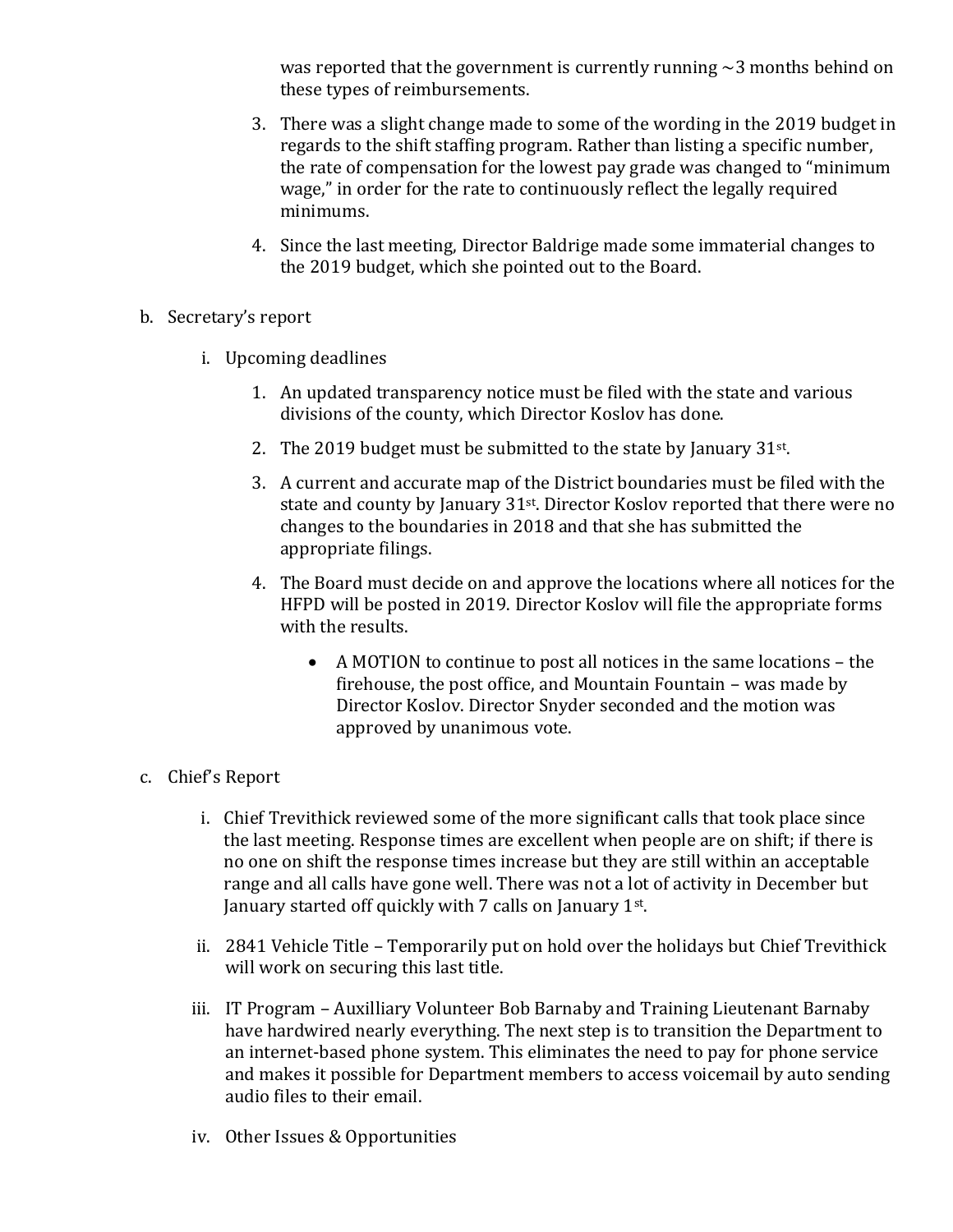- 1. Harassment Training First training of the year with the new program was Monday. Everyone associated with the Department must go through harassment training or provide proof of certification from an outside training program.
- 2. Fuel Tanks Chief Trevithick would like to install two aboveground fuel tanks on the adjacent rental property. Hill Petroleum will lease tanks for free and make bulk deliveries of both diesel and gas. We will have to buy pumps and set up a self-containment spill system around the tanks. Chief Trevithick listed a few of the security measures he plans to take to prevent unauthorized fuel use. Having our own fuel tanks will save the Department money, reduce multiple receipts to a single invoice, and provide a reliable supply of quality fuel. Chief Trevithick will continue to look for a good price on stationary self-contained tanks and ask Fire Marshal Homyak to see if there are any fire code restrictions or requirements.
- 3. Shift Staffing Program Report Training Captain Benzel provided the Board with a month-by-month overview of coverage since the program was first implemented in April. The first month had 82% coverage but it rose quickly in the next month and averaged 99% coverage over the nine months that the program was in place in 2018. There are 13 people - out of 37 - that are participating in the SSP and most of them fall into the second level pay grade and certification. There are two people who are at the first pay grade and three at the third (highest) pay grade. Sunday is the most difficult day to get coverage. Saturday can also be difficult but that is partly due to academy training conflicts.
- 4. New Assistant Chief At the last Association meeting Chief Trevithick promoted Training Captain Benzel to the Assistant Chief position. (Congratulations, Russ!)

#### VI. OLD BUSINESS

- a.  $501(c)(3)$  (Steve) Director Brinkman was not in attendance so there was no update.
- b. Training & Personnel Manager Job Description Chief Trevithick sent the most recent version to the Board.
	- i. In order to justify creating a new taxpayer-funded position, Director Baldrige requested that the description be rewritten to emphasize the training responsibilities and focus less on the administrative duties.
	- ii. There are multiple people reviewing and correcting multiple versions that it is becoming confusing. Meeting Attendee Brian Sanders suggested that this task should be done on Google Docs so that everyone could see a record of all the changes, who made them, and when it was done. He volunteered to help the Board get set up with the software and familiarize them with it.
	- iii. There was some discussion about overlapping use of the terms, "Fire District" and "Volunteer Fire Department," within the job descriptions and within the organization overall. The Fire District is governed by the Board and funded by property tax revenue. The Volunteer Fire Department is the Firefighters and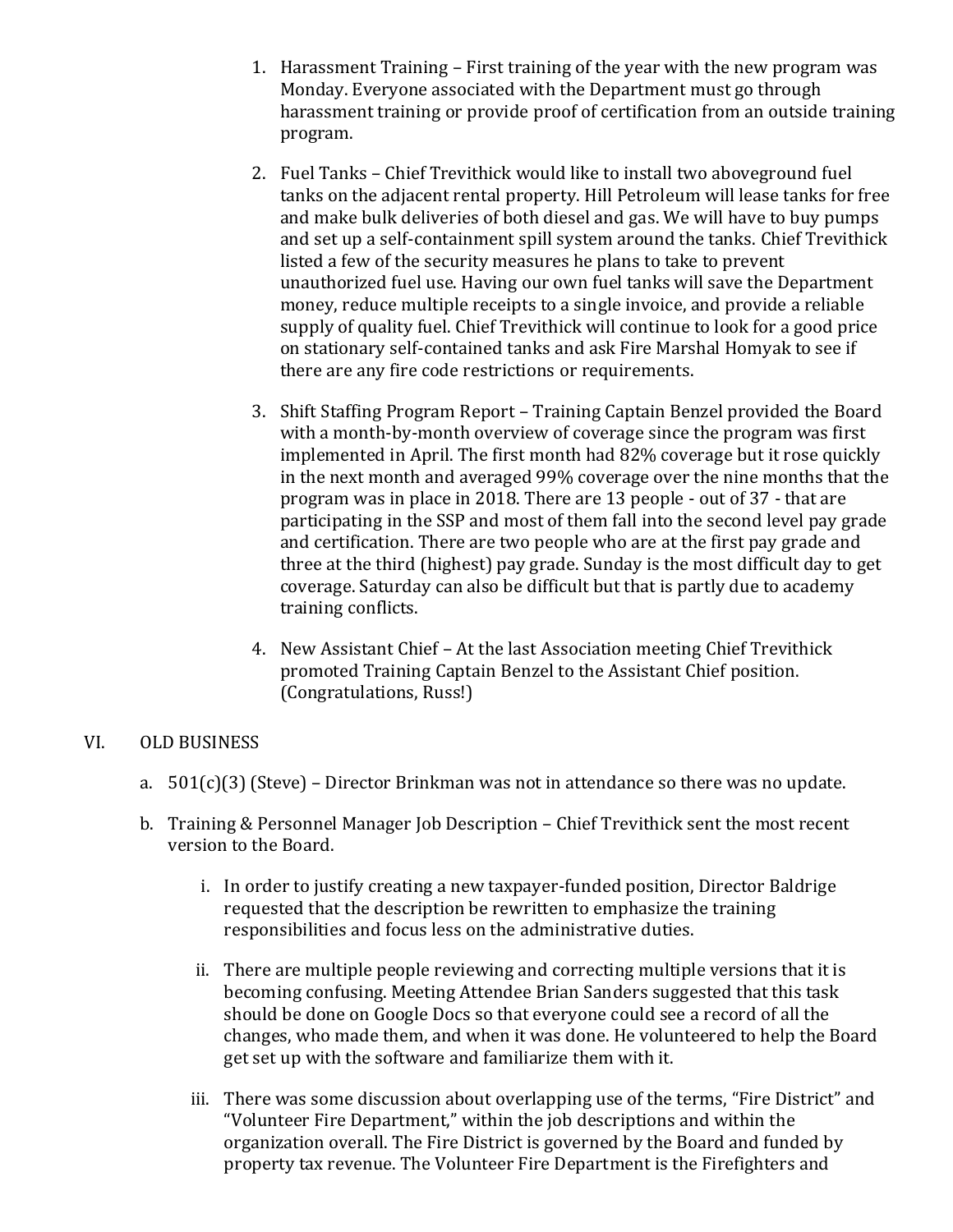Department activities (such as the pancake supper) are funded through donations. The Board questioned whether there was a need for the two separate divisions and if there was a way for the two to ultimately be joined under a single set of policies and bylaws. No decision was reached and the Board members will discuss the idea further at a later date.

- c. District Manager Job Description Director Snyder would like to see the duties more clearly defined within Chief Trevithick's two jobs. There's a lot of overlap and the responsibilities need to be distinct from each other with the idea that the two jobs could ultimately be done by different people. Code duties need cleaning up since they are mentioned in multiple places.
- d. Fire Chief Job Description See VIc
- e. Wildland Policy Chief Trevithick sent the Board the latest version of the policy but he would like to make further changes and separate the policy into three wildland SOPs: Deployments, Reimbursments, and Wildland in Hygiene.
	- i. Director Baldrige requested that Chief Trevithick make updates and post the latest version(s) of the policy on Google Docs, along with all other wildland deploymentrelated documents so that the Board can be informed of what is being agreed to and understand the possible impact on resources. She would also like Chief Trevithick to post Department SOPs – of any kind – to Google Docs so that the Board can review them as well.
	- ii. We are still trying to get onto the Resource Ordering System (ROS), which is the list that the US Forest Service uses to track available resources across the nation when there is a need for expanded emergency services.
- f. CeMex Lease Little progress made over the holidays but CeMex attorneys are evaluating the ramifications of leasing property to the District and there is a walk-through scheduled for later this month.
- g. New Engine Training Lieutenant Barnaby sent engine specs for bid to a variety of custom manufacturers. The truck committee is going to meet to discuss the replies and analyze the possibilities in order to get the price closer to what was planned. The pros and cons of each option will be entered into a spreadsheet and provided to the Board for review

### VII. NEW BUSINESS

- a. Contract with Mt. View FPD for vehicle maintenance Our current mechanic is not located nearby, which can make it difficult and expensive to transport vehicles to him. Mountain View has certified Rosenbauer mechanics who would be willing to come to the Hygiene station for vehicle repairs and maintenance. Chief Trevithick is finalizing some of the contract details and will send to the Board for review.
- b. Minimum Wage Increase Starting January  $1<sup>st</sup>$  the new minimum wage is \$11.10 and will increase by again to \$12.00 in January 2020. Since the level one pay grade is minimum wage, the new higher minimum is now higher than level two. A MOTION to raise the level one pay grade to \$11.10, raise the level two pay grade to \$11.90 and keep level three the same at \$13.50 was made by Director Baldrige. Director Cole seconded and the motion was passed by unanimous vote.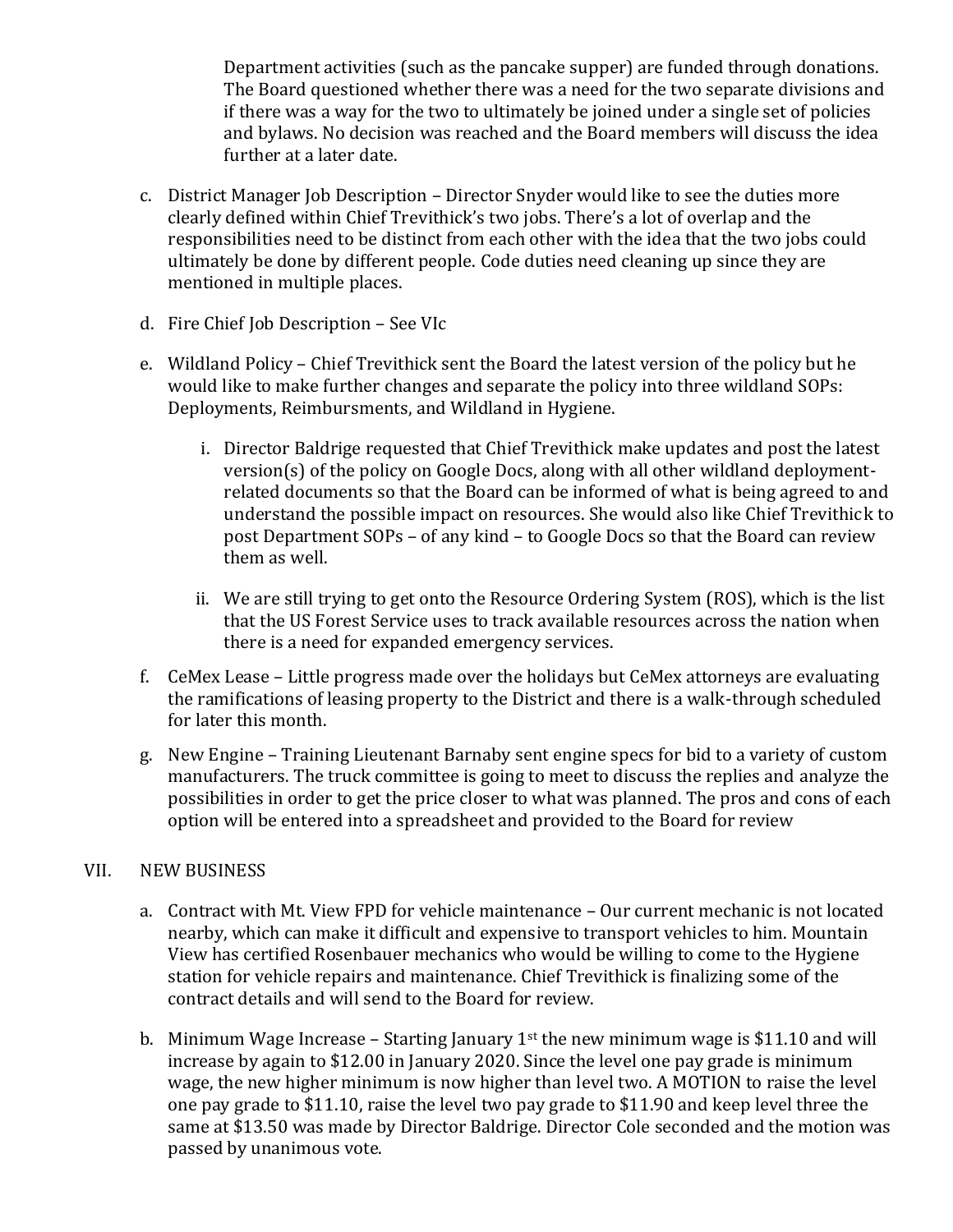- c. Study Session in February? The Board will meet February 9th at 9AM to discuss:
	- i. Google Docs
	- ii. Contract with Mountain View mechanics
	- iii. Master plan/Board goals
	- iv. Vehicle replacement schedule
	- v. Newsletter?
- VIII. Other business
	- a. New Website Brian Sanders attended the meeting to answer questions on the new website and make suggestions for possible additions based on meeting observations. FF Novickis has been working with Brian and will help to keep the website updated. Director Koslov has to send Board Agendas to the state and will copy Brian so that he can post it on the website.
	- b. Gun Raffle at the Pancake Supper The meeting attendees discussed the pros and cons of offering guns as a raffle item. The Board agreed under the following terms: No more than two firearms of any kind will be offered; the firearms will be represented by a picture and will not be anywhere on the premises; HFPD must not be attached in any way as owning or selling the weapons; and raffling weapons will not be an established offering and the issue will be revisited every year. Director Cole opposed raffling weapons of any kind, regardless of the conditions or circumstances.
	- c. The Department committed to offering free CPR classes to members of the HFPD. Training Captain Benzel will coordinate with Brian Sanders to get notices about quarterly classes and signup sheets onto the website and in the newsletter.
- IX. ADJOURNMENT A MOTION to adjourn the meeting was made by Director Baldrige at 9:12 PM. Director Koslov seconded and motion was approved by unanimous vote.

Motion/Resolution Summary:

- MOTION to approve the regular Board meeting minutes
- MOTION to approve the study session minutes
- MOTION to continue to post all notices in the same locations the firehouse, the post office, and Mountain Fountain
- MOTION to raise the level one pay grade to \$11.10, raise the level two pay grade to \$11.90 and keep level three the same at \$13.50
- MOTION to adjourn the meeting